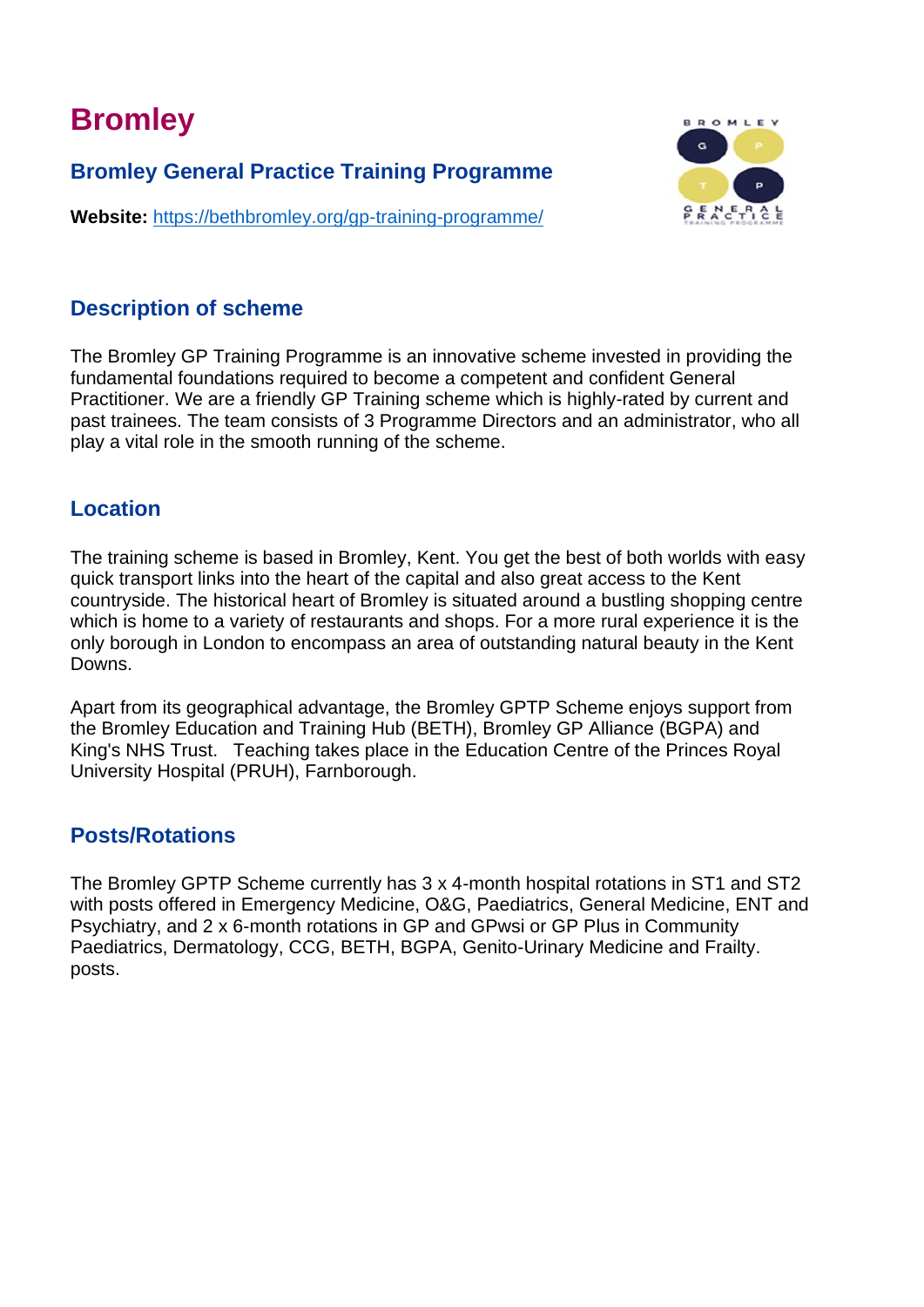

# **Educational Activities**

We meet regularly on Wednesday afternoons for our HDRC programme, which includes Away Days, Simulation, CSA/RCA Preparation. Our much-loved Annual Teambuilding Away Day for all trainees has included activities such as Go-Ape, Go-Karting, Treasure Hunts and the Crystal Maze.

# **Highlights**

Here is some feedback from previous trainees giving the "highlight" of their training:-

**ST3:** "My highlight- coming half way through my training from a different deanery with a new 6month old baby was stressful but exciting. The other Bromley trainees and PD's were supportive and approachable. Very helpful with questions!"

**ST2:** "The rotations are 4 months long which make for great experience in loads of different placements. The GP directors and admin staff are all very friendly and approachable, and make for entertaining teaching sessions and gatherings! They've also treated us to Go-Ape at the end of last year which was memorable and a great team building experience!"

**ST2:** " -especially useful bits during rotations were O&G being allowed to do lots of clinics. The team are very good at working with GP trainees to do useful things like gynae clinics and antenatal clinics. As the rota is made by Obs & Gynae trainees, if you speak to the rota maker, they are usually very good at letting people do clinics where they feel they need more exposure to so I did quite a few gynae clinics as I really wanted practice using speculums and understanding what level of things needed referral to secondary care.

- ENT was probably the most fun/rotation with the most teaching. Team were brilliant at always being happy to take time out to do sign offs or do impromptu teaching. 4 months was quite a long time on the rotation as it's quite specialist but it was so useful for recognising common presentations and understanding what needs referring from GP. After a teaching session from one of the ENT consultants, a lot of other trainees commented that they'd wished they had the chance to do this rotation so I feel very lucky to have done it

- now when I am in GP I appreciate how useful the paediatric rotation was. After this rotation I feel much more confident in managing babies/children after all the guidance from seniors during the rotation. The consultants I worked with were all lovely & very supportive. On calls were the most supported of any job I have ever done. When I did a GP rotation before Paeds, I worried about seeing children but now I look forward to dealing with childhood illnesses.